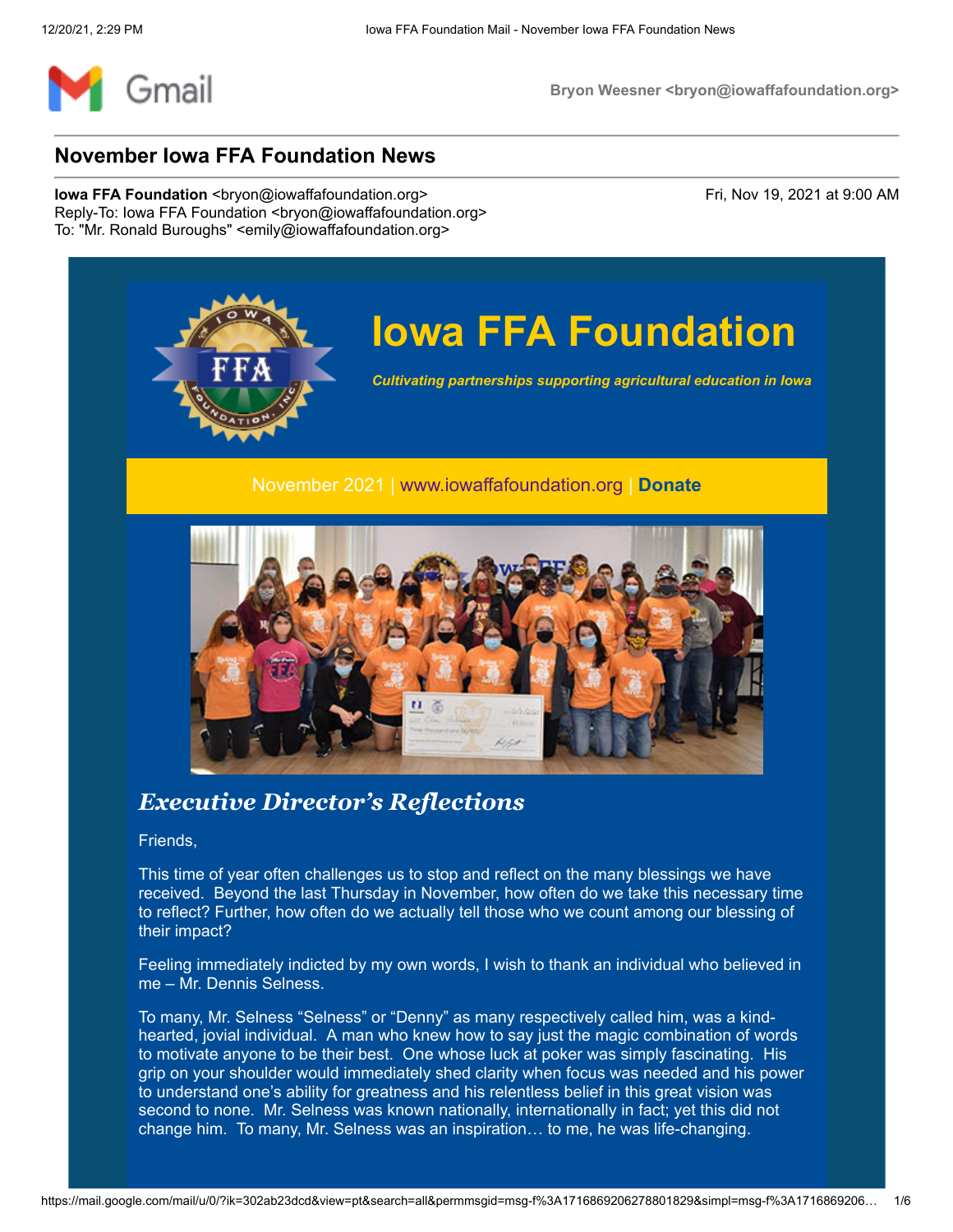We lost Mr. Selness 17 years ago this month. To some, that may have been the end of their story, but for "Selness" this was only another chapter. As Mr. Selness completed his journey, he generously gave yet again – through his will he created a scholarship, the first endowed scholarship for the Iowa FFA Foundation, to lift up those who desire to go into his life-long passion – becoming an Agricultural Educator.

Not a day goes by without thinking of Mr. Selness - my friend, my mentor, my FFA Advisor and the many blessings he bestowed on me. I am sincerely thankful for his passion and dedication to making me who I am today and I thank him for his generosity to create this deeply needed scholarship.

To each Agricultural Education Instructor and FFA Advisor, THANK YOU for your unwavering commitment to your students – whether they say it or not, you absolutely change their lives.

To every one of you… please take a moment to send a note, give a call, pat a back, nominate for the Golden Owl Award, no matter what you do, PLEASE share your thanks with your Ag. Ed. Instructor and FFA Advisor!

With a thankful heart,

*Josh*

## **Make a Difference on Giving Tuesday**

Giving Tuesday is a day in which people around the world support and give to the causes that matter to them. We all have navigated unchartered territory these past two years, but we have gotten through it, together.



Together, we can give back to an organization that is inspiring the minds of young agricultural leaders.

Together, we can give back to the teachers who put in countless hours to ensure that students are reaching their full potential.

Together, we can make a difference.

Together, we give.

There are a multitude of students who have directly benefited from the skills and knowledge gained through being a part of Iowa Team Ag Ed and their success wouldn't be possible without partners like you. Please join us by making a gift to the Iowa FFA Foundation on Giving Tuesday, November 30th to support agricultural education. Your one-time or monthly gift will ensure that all students continue to have access to the life changing possibilities that agricultural education provides.

To donate to the Iowa FFA Foundation, you can click [here.](https://eml-pusa01.app.blackbaud.net/intv2/j/D5E68B30-5627-4EDC-B68B-1ED686999477/r/D5E68B30-5627-4EDC-B68B-1ED686999477_30cf2224-a05a-499b-ad8d-e1f78c7704a8/l/6434182C-C7F9-4545-B35C-40753BE9C041/c) Remember, no gift is too small and all gifts are matched!

> **Nominate Your Agriculture Educator for the Golden Owl Award**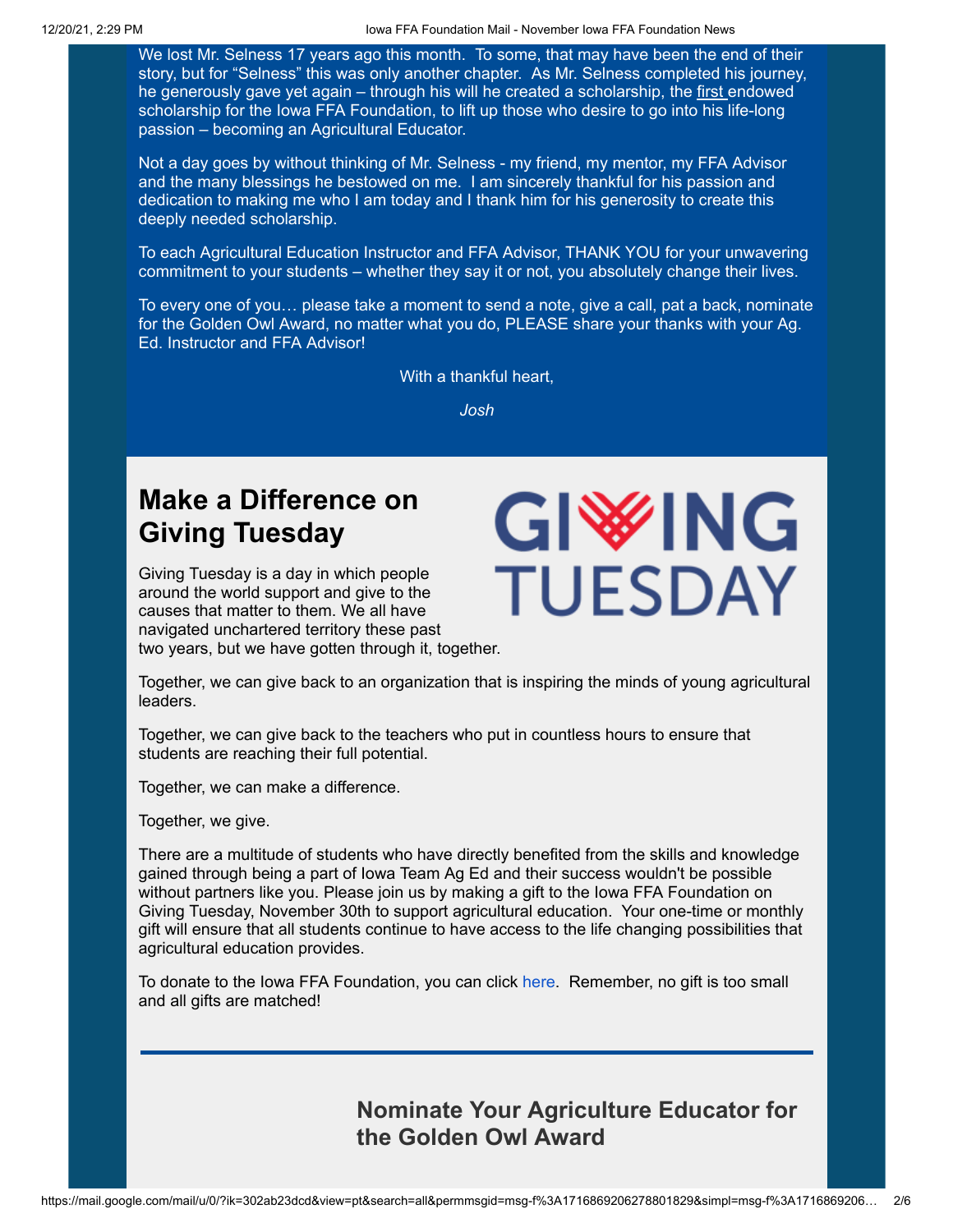

## **A Special Message From Our Friend, Dale Earnhardt, Jr.**

Click to [here](https://eml-pusa01.app.blackbaud.net/intv2/j/D5E68B30-5627-4EDC-B68B-1ED686999477/r/D5E68B30-5627-4EDC-B68B-1ED686999477_30cf2224-a05a-499b-ad8d-e1f78c7704a8/l/9902D0E7-AA65-4060-A6AC-A3DF32A3A845/c) or on the photo to the right to head to our YouTube page and hear Dale Earnhardt, Jr. talk about the importance of nominating your outstanding Ag Teacher for the Golden Owl Award today!

Agricultural Educators change lives and they deserve to be recognized for the work that they do both in and out of the classroom. That is why, for the 4th year, the Iowa FFA Foundation is once again partnering with Nationwide to give out the Golden Owl Award. The Golden Owl Award recognizes agricultural educators across Iowa for their tremendous contributions to helping the next generation of agricultural **leaders** 

Students, fellow teachers and other supporters can nominate their favorite agricultural teacher and summarize what makes him or her the best in the state. Nominees have an opportunity to win great cash prizes and the title of Iowa Agricultural Educator of the Year. You can nominate your favorite agriculture educator [here.](https://eml-pusa01.app.blackbaud.net/intv2/j/D5E68B30-5627-4EDC-B68B-1ED686999477/r/D5E68B30-5627-4EDC-B68B-1ED686999477_30cf2224-a05a-499b-ad8d-e1f78c7704a8/l/9B90545C-B0E5-426C-AD03-448CC0575228/c) Nominations are due by December 1, 2021.



# **WELCOME NEW FFA CHAPTERS**

**Denver**

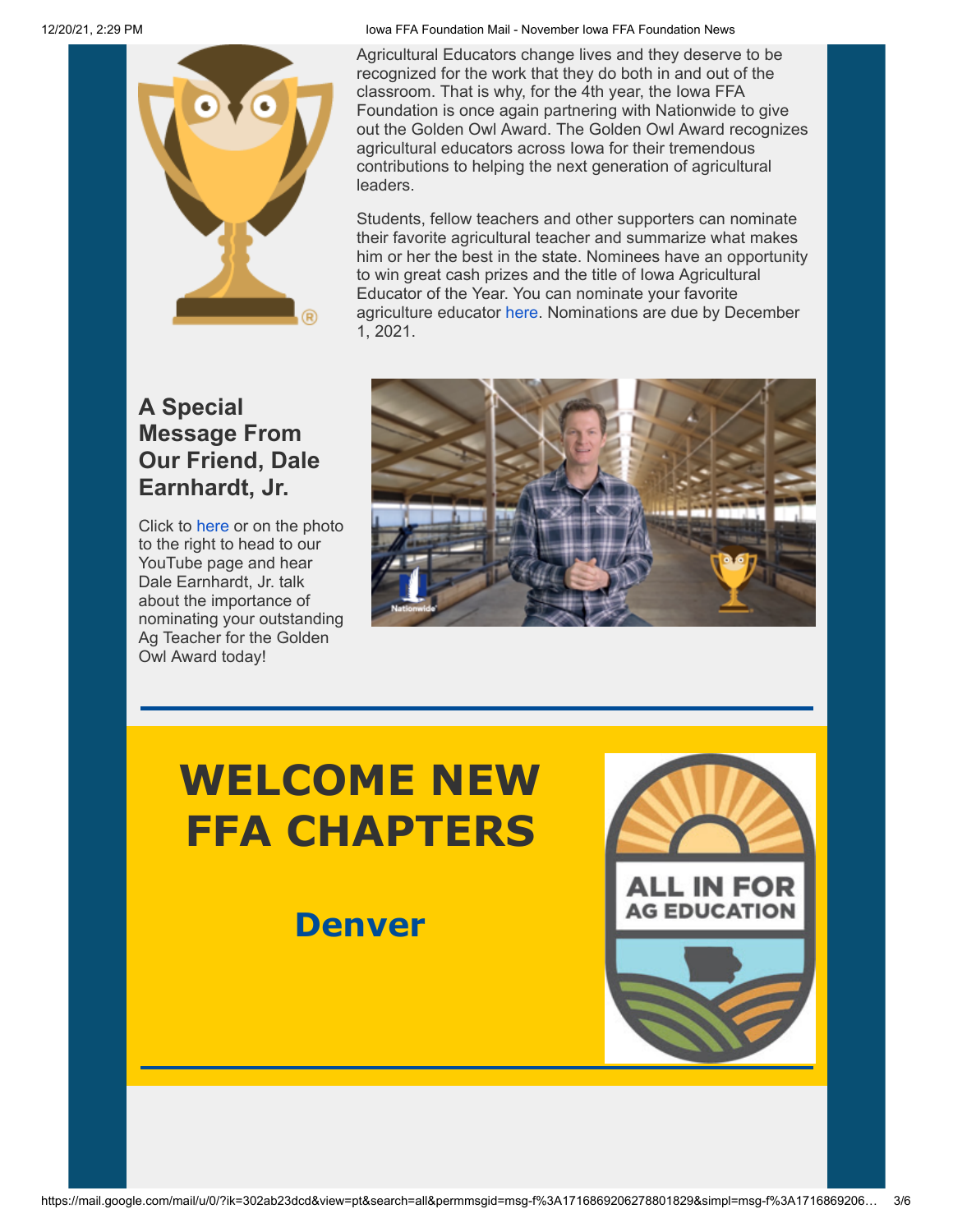

## **Holiday Reminder**

The Iowa FFA Foundation Office will be closed on Thursday and Friday, November 25th and 26th for the Thanksgiving Holiday! We are thankful to each of you who continue to support the mission!



#### **IOWA FFA ALUMNI AND SUPPORTERS**

The Iowa FFA Alumni and Supporters have multiple Award opportunities for both Alumni and Iowa FFA Members. More information can be found [here.](https://eml-pusa01.app.blackbaud.net/intv2/j/D5E68B30-5627-4EDC-B68B-1ED686999477/r/D5E68B30-5627-4EDC-B68B-1ED686999477_30cf2224-a05a-499b-ad8d-e1f78c7704a8/l/C5D2C185-F3EF-40C8-A1CE-88630CA415C6/c) Applications are due on December 1, 2021 and winners will be announced at their Annual Conference on January 15th, 2022.



## **Tax Advantages for Year End Gifts Extended**

Ordinarily, individuals who elect to take the standard deduction cannot claim a deduction for their charitable contributions. The law now permits these individuals to claim a limited deduction on their 2021 federal income tax returns for cash contributions made to certain qualifying charitable organizations. Nearly nine in 10 taxpayers now take the standard deduction and could potentially qualify to claim a limited deduction for cash contributions.

These individuals, including married individuals filing separate returns, can claim a deduction of up to \$300 for cash contributions made to qualifying charities during 2021. The maximum deduction is increased to \$600 for married individuals filing joint returns.

#### **[More information On Deductions for](https://eml-pusa01.app.blackbaud.net/intv2/j/D5E68B30-5627-4EDC-B68B-1ED686999477/r/D5E68B30-5627-4EDC-B68B-1ED686999477_30cf2224-a05a-499b-ad8d-e1f78c7704a8/l/F62B1052-A032-4CA1-B2B1-D8C5A50DB2F8/c) Charitable Contributions**



## **Have You Reserved Your Seat at the Black Ties Blue Jackets Gala?**

Registration is well underway for the 8th Annual Black Ties Blue Jackets Gala to be held at the FFA Enrichment Center on Saturday, February, 19th. This years event will be back in a live format with the fun. games and auction that has made the

event the highlight of the start to National FFA week.

With the continued need for agricultural educators in Iowa, the Iowa FFA Foundation will be directing part of the proceeds of this event to a fund to help new agricultural educators. This fund will help move the needle in the quest to provide agricultural education to every student in Iowa by 2025 as part of the "All in for Ag Ed" campaign.